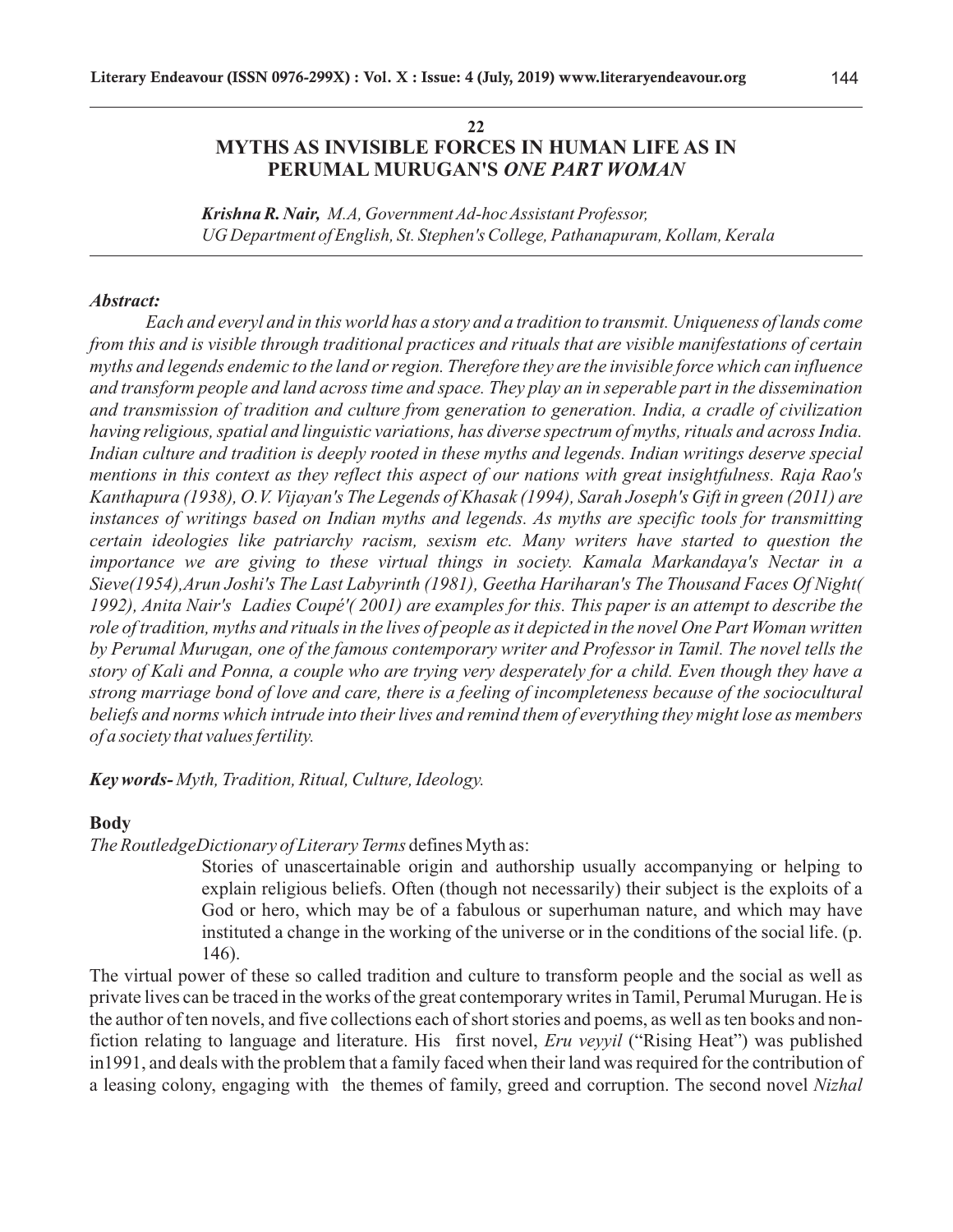*Mutram (1993)* translated into English by B. Geetha as *Current Show* in 2004, drew from his personal experience of helping his father run a soda stall in a cinema stall. His third novel *Koolamadari* (*Seasons of the Palm)* dealt with themes of childhood autonomy and freedom. His novel *Madhuru Bhagan*  (2010)translated by Aniruddhan Vasudevan as *One Part Woman* in 2013 deals with a childless couple struggling with in their marriage, drawing specifically from the community and culture of the Kongunadu region. This is a novel based on possible ancient cultural practice among people living around Tiruchengodu. Anirudhan Vardhaman is awarded Sahitya Academy Translation Award (2016) for the translation of the book.

The novel is set in Murugan's native town of Tiruchengode, and deals with the couple Kali and Ponna, who are the subject of social stigma and humiliation for their inability to have a child. Much of the narrative follows his consciousness, his psychic struggles, marital difficulties, and attempts to reconcile the two. Prior to their marriage, Kali spent most of the time with a band of similarly restless young men. But now the village knows him as a notoriously lazy, often idle, and frequently running off without word of his departure. Though much of Kali's narratives focus on his inability to conceive a child with Ponna, even after twelve years of marriage, Kali often retreats into reminiscences of the past. He usually finds peace in the well-kept barnyard and has close association with nature. Beginning of the novel itself indicates this characteristic of Kali, who planted a Portia tree in front of Ponna's home at Kizherippadi, as:

> The Portia tree was dense with foliage. If you looked closely, you could see the yellow trumpet-like flowers with their flared mouths, and the drooping, fading red ones with their inviting smiles. Portia flowers always grew more beautiful as they fade. Kali leaped up and plucked one. He never could resist the desire to possess what attracted him. The leaves came ripped, but the flowers were intact. Settling down on the cot, he smelled the flower. It had a mild fragrance, that too when held close to the nose. He felt he should have left it on the tree. The sight of the flower the tree was more beautiful than its scent. (Murugan 10)

The novel portrays their eventual participation in a chariot festival to honor the God Ardhanariswara, during which for one night every year, the local community in the novel relaxedtaboos and allowed free relations between man and woman. The novel throws light on how traditional concept like myths, rituals, the loss of inheritance and fertility, the cast factors, sexuality, gender roles, constitute complexities to simple human life and well beings.

As a child less woman, Ponna is not allowed to participate in agrarian and domestic ceremonies that celebrate fecundity, and Kali's virility becomes the butt of several jokes in their village. Kali and Ponna leave before the time of artificial insemination, and therefore depend entirely on everything that religion, superstition and indigenous medicines have to offer. But they have no success. Since when they are about to give up, their mothers, convinced that it is Kali who has 'the problem', tell them about an ancient rituals that happens during a chariot festival in the temple dedicated to the part man, part-woman - Ardhanariswari. On the fourteenth da, any woman can have sex with any man in order to become pregnant, and bring a child into the family. Ponna and Kali learned that the ritual has evolved over time to help men eschew uncomfortable conversation about their virility.

The child from this pregnancy is considered as a child of god, not another man's and there for socially acceptable. The two mothers ask Ponna to Participate and while Ponna is tempted to take the chance mostly to end Kali's shame, Kali is unable to imagine another manmaking love to his wife and forbids her to go. This act of forbidding Ponna to the fourteenth day of chariot festival is the reflection of his masculine possessiveness and the fear of his to be revealed impotency. He seems ruled by the thought to possess Ponna's body for ever than her mind which always unconditionally longs for a child.

The stories of curse behind the impotency of Kali is an important element in the novel as it convey how myths and folklores get interlinked to the spectrum of social lives. First story is related to the life of

### **Literary Endeavour (ISSN 0976-299X) : Vol. X : Issue: 4 (July, 2019)**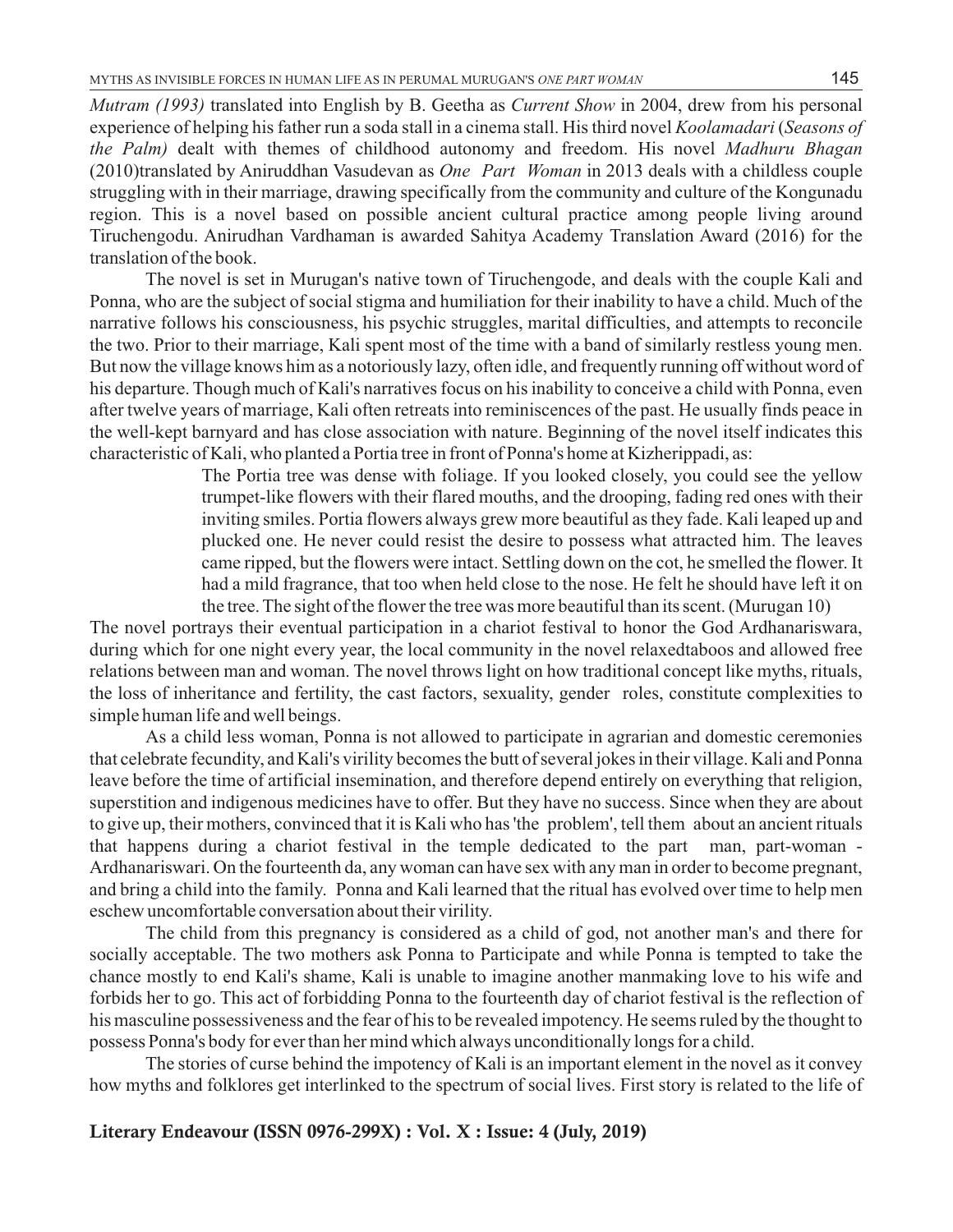Kali's great grandfather Nachimuthu Gounder who once lied infront of the deity of Muruga, sculptured on a rock on the sixteenth step in the temple at Tiruchenkottai, to hide his misdeed in taking a bundle of castor seeds from Chettiyar. Villagers usually go there to find the truth when there is an unresolved issue. Eventhough there is a temple on the top of the hill to which one has to take sixty steps, the consecration of Muruga in the sixteenth step is their God to find out the truth.

Theaccused should light eachlampon each step with oilandswear toMuruga ofhisor her innocence after dousing every light. The Gounder dousedeverylightas per the ritual and lied to Muruga forasingle bundleofcastor seedsandfive rupees. After this incident he had gone mad and roamed outside the village. According to Kali's mother this is the curse behind their infertility. To get rid of this curse on the family of Kali, the couple starts to light those sixty lambs with castor oil for sixty days.

Another important story is the curse of Pavatha, the tribal goddess. According to them Pavatha was a tribal girl whom four young men raped and killed. Narrator describes,

> But it was also believed that the tribal girl's curse haunted even those families that dared to associate with them: "Pavatha, our goddess who resides up in that hill, will seek justice from those who did this to her. No girl child has ever born to their families. Even the male children shall grow up to be impotent and die young." says Kali's grandmother. This curse of the tribal girl persisted till today. That was why no girl child had been born in this lineage. Even those that were born had died in a day or two. The men, too, had truncated lives. (p. 26)

This incident of Pavatha acquires the status of a myth by which all the gounders who come through the lineage of these four youths believe they have cursed with infertility, a curse which is more catastrophic than anything else. In the words of Kalayanaraman, "In the Gounders world view, the hard work put in by a Gounder male in his adult life is meaningless if there is no son to inherit the fruit of his labors. As a result, childlessness is brutally stigmatized in the Gounder community".

They believe the tribal goddess Pavatha will have to be appeased and forgive them for lifting the curse but in the case of Kali it is not to be. He says, "Iam unable to answer everyone's wretched questions. Ponna is wasting away. I am the one born in this useless lineage. Why are you revenging Ponna for thatfi' (37-38) The racial prejudices of the Gounder community are well depicted through the words of Kali to Muthu, his brother-in-law, when they discuss about the fourteenth day of the chariot festival. He seems fearful of

Ponna's engagement in that night with the 'untouchables'. As he says, "More than half of the young men roaming about the town are from the 'untouchables' castes. If any of them gets to be with Ponna, I simply cannot touch her after that, I cannot even lift and hold that child" (140). Here Kali become the representation of those who torn between desire, here for a child, and gender and racial biases.

The status of widows in the village is also stigmatized as depicted through the character of Kali's mother. Murugan has successfully questioned and unraveled the meaningless conceptualization of widowhood as 'otherness' in the novel as he describes Kali's mother as:

> It was his mother who had raised him. And she made sure no one had the chance to say that a child raised by a widow would amount to nothing. She was adamant that they be treated equal to everyone else. She knew everything from ploughing the land to drawing water for the fields. "We should not depend on anyone"; she would say.One year she could not find anyone to sow seeds. They said,'Nothing would grow when sown by a woman in white', clearly referring to her widow's attire. She tried calling a few people, but to no avail. Then she said, 'Let whatever grows grow. Or may be nothing will. Then that's fine too. I don't care'. And she sowed the seeds herself. Nothing happened; her yield was as good as anyone else's. (11)

The revolutionary figure in the story is Nallupayyan, uncle of Kali, who is the mouth piece of the

# **Literary Endeavour (ISSN 0976-299X) : Vol. X : Issue: 4 (July, 2019)**